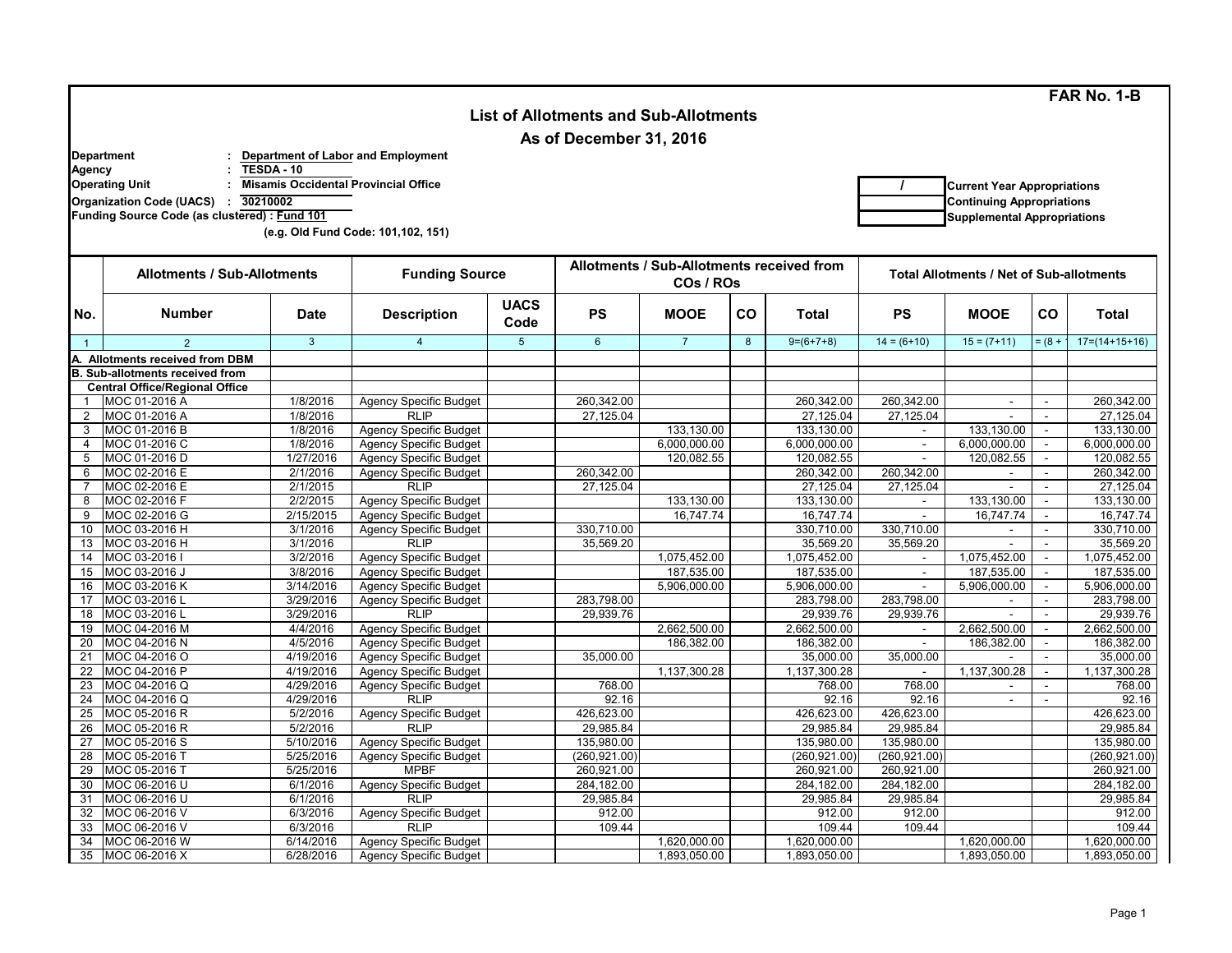| 36 | MOC 06-2016 Y                                                              | 6/29/2016               | Agency Specific Budget                  |           |               | 1,852,000.00  |                      | 1,852,000.00  |                  | 1,852,000.00               |                | 1,852,000.00  |  |
|----|----------------------------------------------------------------------------|-------------------------|-----------------------------------------|-----------|---------------|---------------|----------------------|---------------|------------------|----------------------------|----------------|---------------|--|
| 37 | MOC 07-2016 Z                                                              | 7/1/2016                | <b>Agency Specific Budget</b>           |           | 168,811.00    |               |                      | 168,811.00    | 168,811.00       |                            |                | 168,811.00    |  |
| 38 | MOC 07-2016 Z                                                              | 7/1/2016                | <b>RLIP</b>                             |           | 16,744.32     |               |                      | 16,744.32     | 16,744.32        |                            |                | 16,744.32     |  |
| 39 | MOC 07-2016 AA                                                             | 7/5/2016                | <b>MPBF</b>                             |           | 63,500.00     |               |                      | 63,500.00     | 63,500.00        |                            |                | 63,500.00     |  |
| 40 | MOC-07-2016 AB                                                             | 7/15/2016               | <b>Agency Specific Budget</b>           |           |               | 102,600.00    |                      | 102,600.00    |                  | 102,600.00                 |                | 102,600.00    |  |
| 41 | MOC-07-2016 AC                                                             | 7/25/2016               | <b>Agency Specific Budget</b>           |           |               | 271,900.00    |                      | 271,900.00    |                  | 271,900.00                 |                | 271,900.00    |  |
| 42 | MOC 08-2016 AD                                                             | 8/4/2016                | <b>Agency Specific Budget</b>           |           | 168,811.00    |               |                      | 168,811.00    | 168,811.00       |                            |                | 168,811.00    |  |
| 43 | MOC 08-2016 AD                                                             | 8/4/2016                | <b>RLIP</b>                             |           | 16,744.32     |               |                      | 16,744.32     | 16,744.32        |                            |                | 16,744.32     |  |
| 44 | MOC 08-2016 AE                                                             | 8/10/2016               | <b>Agency Specific Budget</b>           |           | 222.00        |               |                      | 222.00        | 222.00           |                            |                | 222.00        |  |
| 45 | MOC 08-2016 AE                                                             | 8/10/2016               | <b>RLIP</b>                             |           | 26.64         |               |                      | 26.64         | 26.64            |                            |                | 26.64         |  |
| 46 | MOC 09-2016 AF                                                             | 9/1/2016                | Agency Specific Budget                  |           | 192,895.00    |               |                      | 192,895.00    | 192,895.00       |                            |                | 192,895.00    |  |
| 47 | MOC 09-2016 AF                                                             | 9/1/2016                | <b>RLIP</b>                             |           | 19,607.40     |               |                      | 19,607.40     | 19,607.40        |                            |                | 19,607.40     |  |
| 48 | MOC 09-2016 AG                                                             | 9/13/2016               | <b>Agency Specific Budget</b>           |           |               | 3,140,990.00  |                      | 3,140,990.00  |                  | 3,140,990.00               |                | 3,140,990.00  |  |
| 49 | MOC 10-2016 AH                                                             | 10/3/2016               | <b>Agency Specific Budget</b>           |           | 180,908.50    |               |                      | 180,908.50    | 180,908.50       |                            |                | 180,908.50    |  |
| 50 | MOC 10-2016 AH                                                             | 10/3/2016               | <b>RLIP</b>                             |           | 18,182.52     |               |                      | 18,182.52     | 18,182.52        |                            |                | 18,182.52     |  |
| 51 | MOC 10-2016 AI                                                             | 10/4/2016               | Agency Specific Budget                  |           | 49,606.00     |               |                      | 49,606.00     | 49,606.00        |                            |                | 49,606.00     |  |
| 52 | MOC 10-2016 AI                                                             | 10/4/2016               | <b>RLIP</b>                             |           | 5,358.72      |               |                      | 5,358.72      | 5,358.72         |                            |                | 5,358.72      |  |
| 53 | MOC 11-2016 AJ                                                             | 11/3/2016               | <b>MPBF</b>                             |           | 391,885.50    |               |                      | 391,885.50    | 391,885.50       |                            |                | 391,885.50    |  |
| 54 | MOC 11-2016 AJ                                                             | 11/3/2016               | <b>RLIP</b>                             |           | 20,861.88     |               |                      | 20,861.88     | 20,861.88        |                            |                | 20,861.88     |  |
| 55 | MOC 11-2016 AK                                                             | 11/4/2016               | <b>MPBF</b>                             |           | 200,295.13    |               |                      | 200,295.13    | 200,295.13       |                            |                | 200,295.13    |  |
| 56 | MOC 11-2016 AL                                                             | 11/15/2016              | <b>MPBF</b>                             |           | (200, 295.13) |               |                      | (200.295.13)  | (200, 295.13)    |                            |                | (200, 295.13) |  |
| 57 | MOC 11-2016 AL                                                             | 11/15/2016              | <b>PGF</b>                              |           | 200,295.13    |               |                      | 200,295.13    | 200,295.13       |                            |                | 200,295.13    |  |
| 58 | MOC 12-2016 AM                                                             | 12/1/2016               | <b>MPBF</b>                             |           | 205,536.50    |               |                      | 205,536.50    | 205,536.50       |                            |                | 205,536.50    |  |
| 59 | MOC 12-2016 AM                                                             | 12/1/2016               | <b>RLIP</b>                             |           | 20,861.88     |               |                      | 20,861.88     | 20,861.88        |                            |                | 20,861.88     |  |
| 60 | MOC 12-2016 AN                                                             | 12/9/2016               | Agency Specific Budget                  |           |               | 234,000.00    |                      | 234,000.00    |                  | 234,000.00                 |                | 234,000.00    |  |
| 61 | MOC 12-2016 AO                                                             | 12/26/2016              | Agency Specific Budget                  |           | 30,000.00     |               |                      | 30,000.00     | 30,000.00        |                            |                | 30,000.00     |  |
| 62 | MOC 12-2016 AP                                                             | 12/21/2016              | <b>Agency Specific Budget</b>           |           |               | 4.095.240.00  |                      | 4,095,240.00  |                  | 4,095,240.00               |                | 4,095,240.00  |  |
| 63 | MOC 12-2016 AQ                                                             | 12/23/2016              | Agency Specific Budget                  |           |               | (160,000.00)  |                      | (160,000.00)  |                  | (160,000.00)               |                | (160,000.00)  |  |
| 64 | MOC 12-2016 AQ                                                             | 12/23/2016              | <b>Agency Specific Budget</b>           |           | 160,000.00    |               |                      | 160,000.00    | 160,000.00       |                            |                | 160,000.00    |  |
| 65 | MOC 12-2016 AR                                                             | 12/28/2016              | <b>Agency Specific Budget</b>           |           |               | 3,000.00      |                      | 3,000.00      |                  | 3,000.00                   |                | 3,000.00      |  |
| 66 | MOC 12-2016 AS                                                             | 12/28/2016              | <b>Agency Specific Budget</b>           |           |               | 120,500.00    |                      | 120,500.00    |                  | 120,500.00                 |                | 120,500.00    |  |
|    |                                                                            |                         |                                         |           |               |               |                      |               |                  |                            |                |               |  |
|    | Sub-Total                                                                  |                         |                                         |           | 4,129,447.63  | 30,731,539.57 | $\sim$               | 34,860,987.20 | 4,129,447.63     | 30,731,539.57              | $\sim$         | 34,860,987.20 |  |
|    |                                                                            |                         |                                         |           |               |               |                      |               |                  |                            |                |               |  |
|    |                                                                            |                         |                                         |           |               |               |                      |               |                  |                            |                |               |  |
|    | <b>Total Allotments</b>                                                    |                         |                                         |           | 4,129,447.63  | 30,731,539.57 |                      | 34,860,987.20 | 4,129,447.63     | 30,731,539.57              |                | 34,860,987.20 |  |
|    |                                                                            |                         |                                         |           |               |               |                      |               |                  |                            |                |               |  |
|    |                                                                            |                         |                                         |           |               |               |                      |               |                  |                            |                |               |  |
|    |                                                                            |                         | <b>Summary by Funding Source Code:</b>  |           |               |               |                      |               |                  |                            |                |               |  |
|    |                                                                            |                         |                                         |           |               |               |                      |               |                  |                            |                |               |  |
|    |                                                                            |                         | <b>Agency Specific Budget</b>           | 101101    | 2,708,989.50  | 30,731,539.57 |                      | 33,440,529.07 | 2,708,989.50     | 30,731,539.57              |                | 33,440,529.07 |  |
|    |                                                                            | <b>RLIP</b>             |                                         | 1 04 102  | 298,320.00    |               |                      | 298,320.00    | 298,320.00       | $\overline{\phantom{a}}$   |                | 298,320.00    |  |
|    |                                                                            | <b>MPBF</b>             |                                         | 1 01 4 06 | 921,843.00    |               |                      | 921,843.00    | 921,843.00       | $\blacksquare$             | $\sim$         | 921,843.00    |  |
|    |                                                                            | <b>PGF</b>              |                                         |           | 200,295.13    |               |                      | 200,295.13    | 200,295.13       |                            |                | 200,295.13    |  |
|    |                                                                            | <b>TOTAL</b>            |                                         |           | 4,129,447.63  | 30,731,539.57 | $\sim$               | 34,860,987.20 |                  | 4,129,447.63 30,731,539.57 | $\blacksquare$ | 34,860,987.20 |  |
|    | <b>Certified Correct:</b><br><b>Recommending Approval:</b><br>Approved by: |                         |                                         |           |               |               |                      |               |                  |                            |                |               |  |
|    |                                                                            |                         |                                         |           |               |               |                      |               |                  |                            |                |               |  |
|    | JOFEL Ú. RONE                                                              | <u>ANNABEL B. AVILA</u> |                                         |           |               |               | MIRALLA AMYAYA COPEZ |               |                  |                            |                |               |  |
|    | FA                                                                         |                         | Senior TESD Specialist/AO V - Designate |           |               |               | Provincial Director  |               |                  |                            |                |               |  |
|    |                                                                            |                         |                                         |           |               |               |                      |               |                  |                            |                |               |  |
|    | Date: 01/05/2017<br>Date: 01/05/2017                                       |                         |                                         |           |               |               |                      |               | Date: 01/05/2017 |                            |                |               |  |